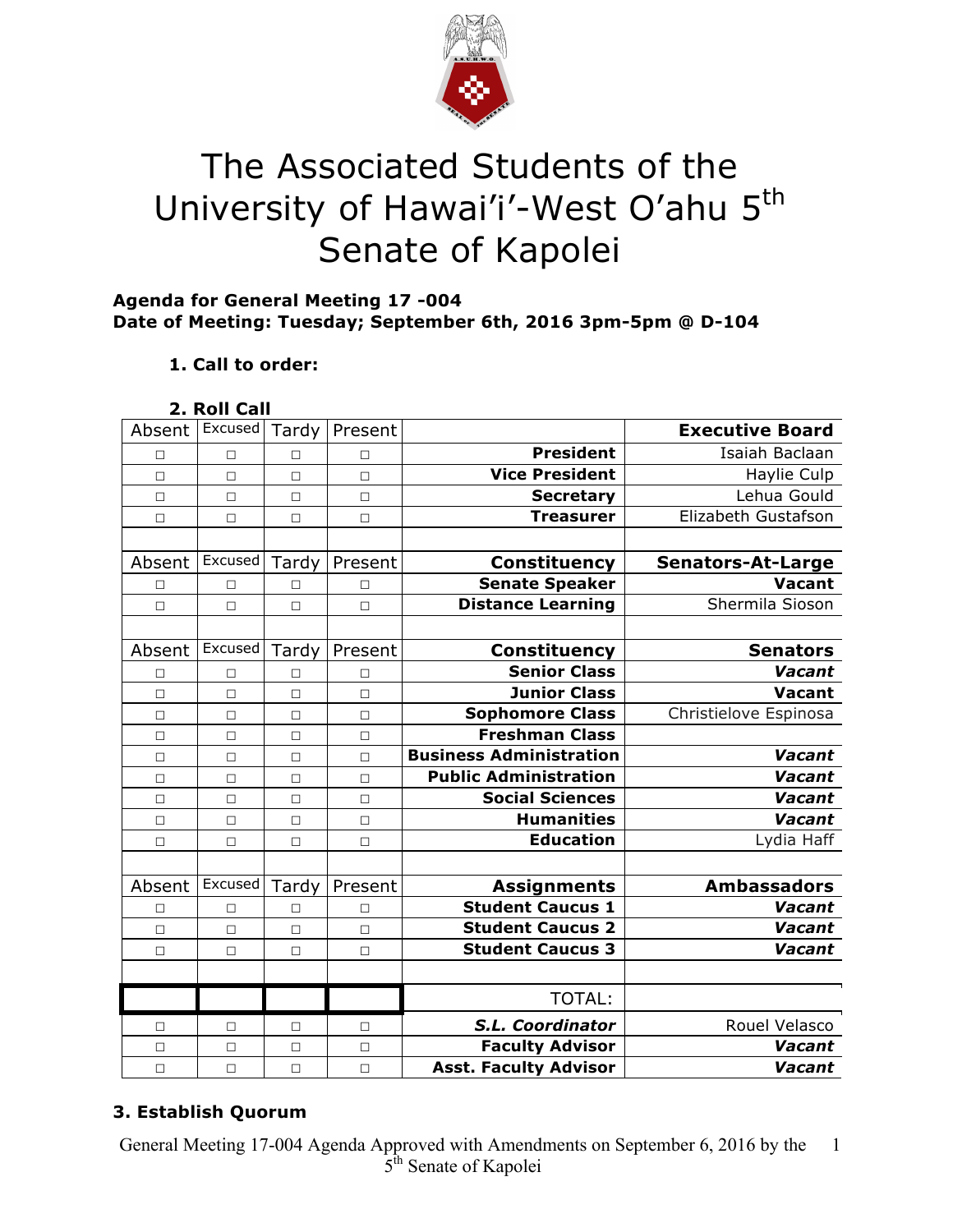#### 3.1 Quorum Established? Yes

#### **4. Open Forum Guest**

#### **5. Approval of Agenda and Minutes**

- 5.1 Minutes for Meeting 17-003 Motion: Second: Vote:
- 5.2 Agenda for Meeting 17-004 Motion: Second: Vote:

#### **6. Internal Reports**

- 6.1 President
- 6.2 Vice President
- 6.3 Secretary
- 6.4 Treasurer-
- 6.5 Advisors
- 6.6 *Standing Committee Reports*
- 6.6.1 Budget & Finance-
- 6.6.2 Activities
- 6.6.3 Legislative
- 6.7 *Ad Hoc Committee Reports*
- 6.8 *Senators Report*
- 6.8.1 Senate Speaker **N/A**
- 6.8.1 Distance Learning
- 6.8.2 Senior Class **N/A**
- 6.8.3 Junior Class **N/A**
- 6.8.4 Sophomore Class
- 6.8.5 Freshman Class **N/A**
- 6.8.6 Business Administration Division **N/A**
- 6.8.7 Public Administration Division **N/A**
- 6.8.8 Social Sciences Division **N/A**
- 6.8.9 Humanities Division **N/A**
- 6.8.10 Education Division
- 6.9 Caucus Ambassadors Report
- 6.10 *Campus Committees Report*
- -Communications Committee
- -Transportation Committee
- -Technology Committee
- -Health Committee-
- -Strategic Planning Committee
- -Chancellors Search Committee